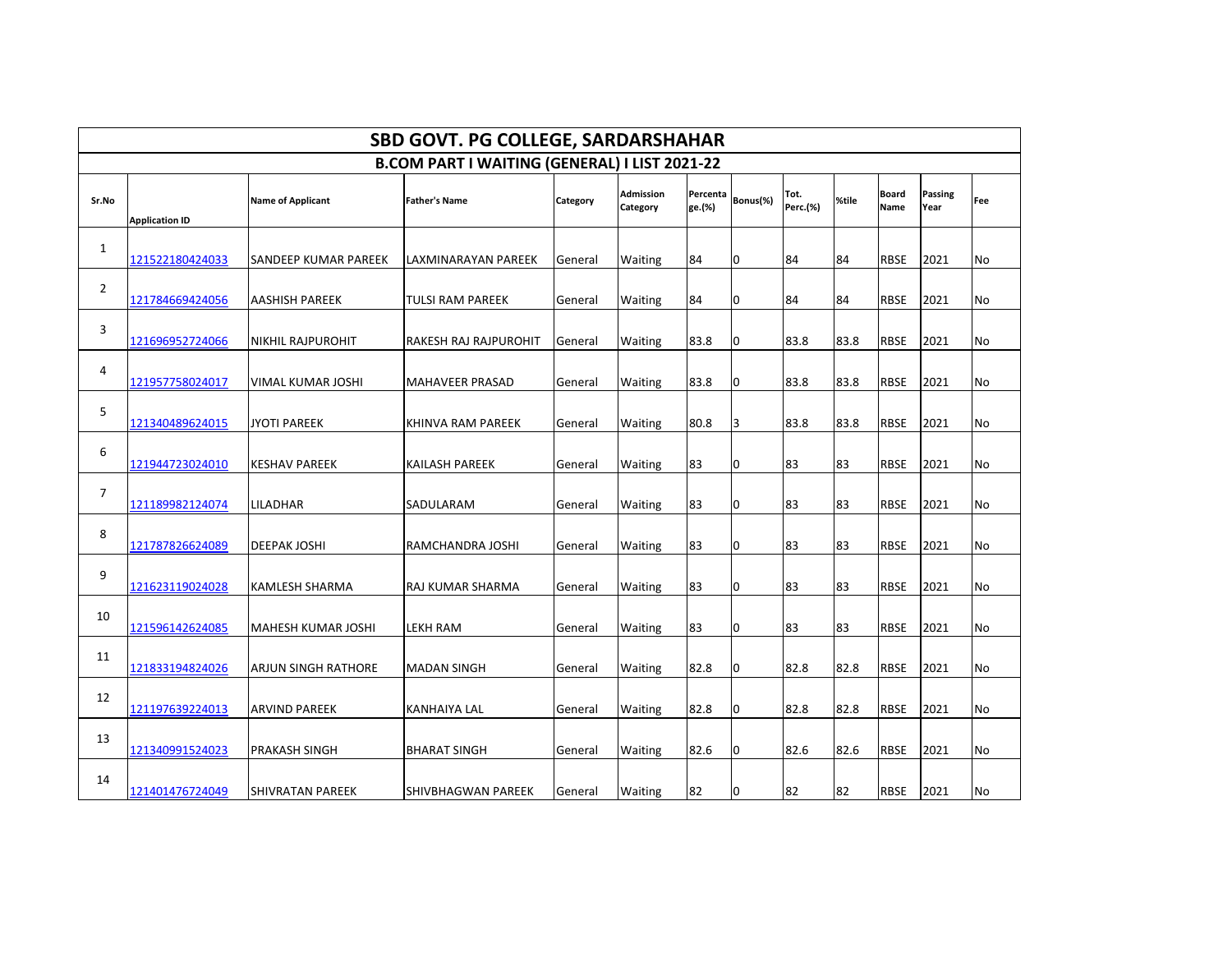| 15 | 121906718324023 | <b>PURUSHOTTAM PAREEK</b> | MAHAVIR PRASAD PAREEK General    |         | Waiting        | 82   | 0  | 82   | 82   | <b>RBSE</b> | 2021 | No        |
|----|-----------------|---------------------------|----------------------------------|---------|----------------|------|----|------|------|-------------|------|-----------|
| 16 | 121599410524061 | <b>MAYA PAREEK</b>        | <b>CHUNNI LAL</b>                | General | <b>Waiting</b> | 78.8 | 3  | 81.8 | 81.8 | <b>RBSE</b> | 2021 | No        |
| 17 | 121671684824059 | AISHWARYA PAREEK          | MANOJ KUMAR PAREEK               | General | Waiting        | 78.6 | 3  | 81.6 | 81.6 | <b>RBSE</b> | 2021 | No        |
| 18 | 121115455024078 | <b>POOJA</b>              | IMAHAVEER PRASAD                 | General | <b>Waiting</b> | 78.6 | 3  | 81.6 | 81.6 | <b>RBSE</b> | 2021 | <b>No</b> |
| 19 |                 |                           |                                  |         |                |      |    |      |      |             |      |           |
| 20 | 121757886024040 | PRIYANKA RATHORE          | <b>KISHOR SINGH</b>              | General | <b>Waiting</b> | 78.4 | Iз | 81.4 | 81.4 | <b>CBSE</b> | 2021 | No        |
| 21 | 121529647224010 | DEVESH KUMAR AGRAWAL      | <b>MANISH AGRAWAL</b>            | General | <b>Waiting</b> | 81.2 | 0  | 81.2 | 81.2 | <b>RBSE</b> | 2021 | <b>No</b> |
| 22 | 121352877824085 | <b>KRISHNA PAREEK</b>     | <b>BANWARI LAL</b>               | General | <b>Waiting</b> | 81   | 0  | 81   | 81   | <b>RBSE</b> | 2021 | No        |
|    | 121503901324090 | <b>MAHESH KUMAR</b>       | <b>RAMNIWAS SHARMA</b>           | General | <b>Waiting</b> | 80.6 | 0  | 80.6 | 80.6 | <b>RBSE</b> | 2021 | <b>No</b> |
| 23 | 121989685324070 | DIPANSHU AGRAWAL          | NARESH KUMAR AGRAWAL General     |         | <b>Waiting</b> | 80.4 | 0  | 80.4 | 80.4 | <b>RBSE</b> | 2020 | No        |
| 24 | 121329389724000 | <b>NARAYAN JOSHI</b>      | <b>KAILASH JOSHI</b>             | General | Waiting        | 80.4 | 0  | 80.4 | 80.4 | <b>RBSE</b> | 2021 | No        |
| 25 | 121558804124079 | <b>DEEPIKA</b>            | RAMAWATAR                        | General | <b>Waiting</b> | 77.4 | 3  | 80.4 | 80.4 | <b>RBSE</b> | 2021 | No        |
| 26 | 121808474224090 | <b>MINAL MODI</b>         | <b>OM PRAKASH</b>                | General | Waiting        | 77.2 | 3  | 80.2 | 80.2 | <b>RBSE</b> | 2021 | No        |
| 27 | 121191417424017 | <b>NIKET JOSHI</b>        | <b>HARISH JOSHI</b>              | General | <b>Waiting</b> | 80   | 0  | 80   | 80   | <b>RBSE</b> | 2021 | No        |
| 28 |                 |                           |                                  |         |                |      |    |      | 80   |             |      |           |
| 29 | 121109359524071 | VIKAS KUMAR JOSHI         | İMANOJ KUMAR JOSHI               | General | <b>Waiting</b> | 80   | 0  | 180  |      | <b>RBSE</b> | 2021 | No        |
|    | 121175979724045 | <b>HARIOM SHARMA</b>      | GANGADHAR SHARMA                 | General | <b>Waiting</b> | 80   | 0  | 80   | 80   | RBSE        | 2021 | No        |
| 30 | 121338301324059 | <b>KAPIL PAREEK</b>       | MAHAVEER PRASAD<br><b>PAREEK</b> | General | <b>Waiting</b> | 80   | 0  | 80   | 80   | <b>RBSE</b> | 2021 | No        |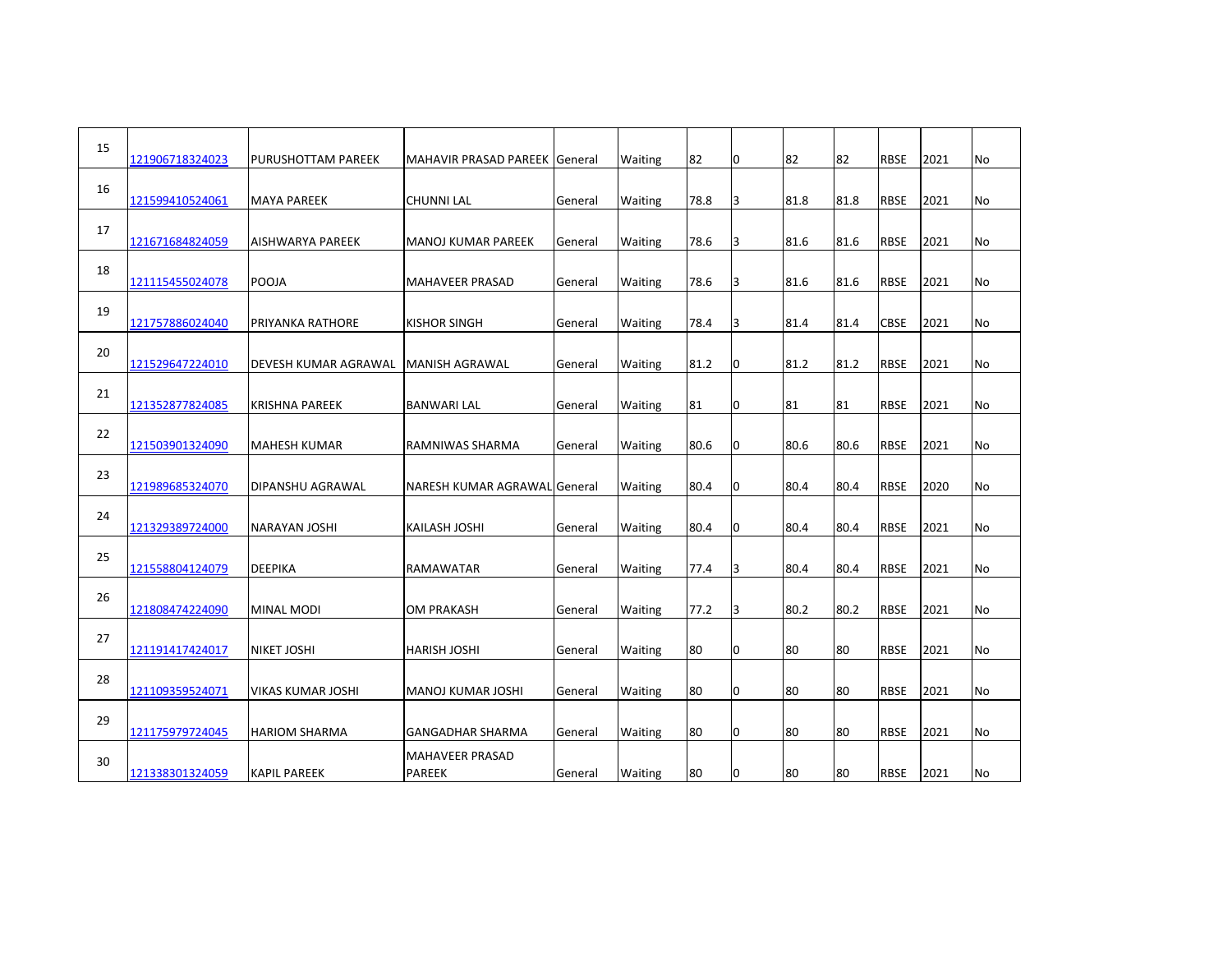| 31 | 121190190624080 | <b>KRISHN SINGH</b>        | <b>VIRENDRA SINGH</b>                          | General | Waiting        | 80   | 0 | 80   | 80   | <b>RBSE</b> | 2021 | No        |
|----|-----------------|----------------------------|------------------------------------------------|---------|----------------|------|---|------|------|-------------|------|-----------|
| 32 | 121504180324070 | <b>SANWAR MAL</b>          | DALU RAM NAIN                                  | General | <b>Waiting</b> | 80   | 0 | 80   | 80   | <b>RBSE</b> | 2021 | <b>No</b> |
| 33 | 121198597524048 | <b>GAUTAM SHARMA</b>       | SURENDRA SHARMA                                | General | <b>Waiting</b> | 79.6 | 0 | 79.6 | 79.6 | <b>RBSE</b> | 2021 | No        |
| 34 | 121463474724028 | <b>KASHI RAM PAREEK</b>    | BHAIRA RAM PAREEK                              | General | Waiting        | 79   | 0 | 79   | 79   | <b>RBSE</b> | 2021 | No        |
| 35 | 121738931124039 | <b>KUBER JOSHI</b>         | <b>DURGA PRASAD JOSHI</b>                      | General | <b>Waiting</b> | 78.6 | 0 | 78.6 | 78.6 | <b>RBSE</b> | 2021 | No        |
| 36 | 121666431624039 | PAWAN PAREEK               | <b>SHRI PRAKASH</b>                            | General | Waiting        | 78.6 | 0 | 78.6 | 78.6 | <b>RBSE</b> | 2021 | No        |
| 37 | 121266480124073 | <b>DEEPENDRA SINGH</b>     | <b>SATU SINGH</b>                              | General | Waiting        | 78   | 0 | 78   | 78   | <b>RBSE</b> | 2021 | No        |
| 38 |                 |                            |                                                |         |                |      |   |      |      |             |      |           |
| 39 | 121639715324037 | <b>KRISHNA DERASARI</b>    | <b>SHUBH KARAN DERASARI</b>                    | General | <b>Waiting</b> | 78   | 0 | 78   | 78   | <b>RBSE</b> | 2021 | No        |
| 40 | 121853330424096 | <b>HARSH PAREEK</b>        | IRAJESH KUMAR                                  | General | <b>Waiting</b> | 78   | 0 | 78   | 78   | <b>RBSE</b> | 2021 | No        |
| 41 | 121533196424012 | <b>ABHISHEK AGARWAL</b>    | JAI KISHAN AGARWAL                             | General | <b>Waiting</b> | 78   | 0 | 78   | 78   | <b>RBSE</b> | 2021 | No        |
| 42 | 121158129124018 | <b>ASHEESH PAREEK</b>      | <b>BABU LAL PAREEK</b><br><b>SHARWAN KUMAR</b> | General | <b>Waiting</b> | 78   | 0 | 78   | 78   | <b>RBSE</b> | 2021 | No        |
| 43 | 121181541024098 | RADHESHYAM SHARMA          | <b>SHARMA</b>                                  | General | <b>Waiting</b> | 77.6 | 0 | 77.6 | 77.6 | <b>RBSE</b> | 2021 | <b>No</b> |
| 44 | 121976917024016 | LAXMI NARAYAN JOSHI        | SHIV PRASAD JOSHI                              | General | <b>Waiting</b> | 77.4 | 0 | 77.4 | 77.4 | <b>RBSE</b> | 2021 | No        |
|    | 121873432924035 | <b>NARENDRA RAJPUROHIT</b> | <b>MADAN SINGH</b>                             | General | <b>Waiting</b> | 77   | 0 | 77   | 77   | <b>RBSE</b> | 2021 | <b>No</b> |
| 45 | 121922841124036 | SHRIKANT PAREEK            | ISUSHIL KUMAR                                  | General | <b>Waiting</b> | 77   | 0 | 77   | 77   | <b>RBSE</b> | 2021 | No        |
| 46 | 121270333524092 | <b>NISHANT SETHIA</b>      | IPRAKASH CHAND SETHIA                          | General | <b>Waiting</b> | 77   | 0 | 77   | 77   | <b>RBSE</b> | 2021 | <b>No</b> |